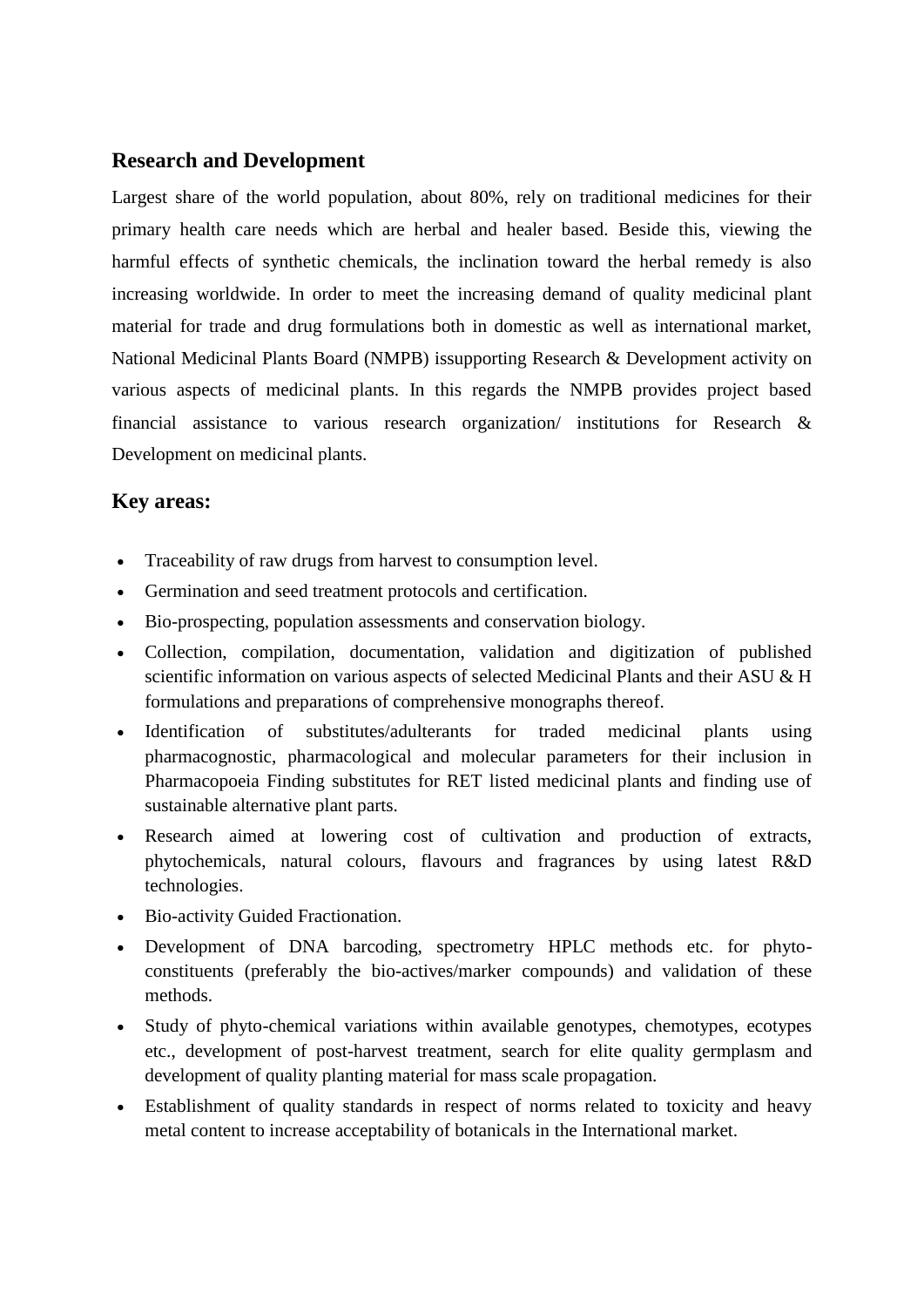- The impact of invasive species on habitats of native medicinal plants and foreign matter on the safety and efficacy of medicinal plants including MASs in their habitat.
- Development of Biotechnological Techniques (BT) & Information Technology (IT) based tools applications related to Medicinal plants.
- Ethno-medicinal documentation and exploration.
- Marketing, econometrics policies/ regulatory issues related to Medicinal Plants.
- Establishing National and regional raw drug repositories for references.
- Environmental changes/ global warming and topographical variations in medicinal plants.
- Setting up of national and regional Botanical Reference Standards (BRS).
- Development of improved planting materials, germplasm bank and cultivars etc.
- Any other emerging issues or suggestions rendered by SFC.

# **Support for R&D**

National Medicinal Plants Board (NMPB) provides funding for R&D projects. This section of NMPB website allows you to apply for online proposal submission, and to maintain your contact and biographical information if you have already received a grant from NMPB.

# **Themes for R&D**

Proposals can be submittedround the year for area specific medicinal plants for the following themes:

- Traceability of raw drugs from harvest to consumption level.
- Germination and seed treatment protocols and certification.
- Bio-prospecting, population assessments and conservation biology.
- Collection, compilation, documentation, validation and digitization of published scientific information on various aspects of selected Medicinal Plants and their ASU & H formulations and preparations of comprehensive monographs thereof.
- Identification of substitutes/adulterants for traded medicinal plants using pharmacognostic, pharmacological and molecular parameters for their inclusion in Pharmacopoeia Finding substitutes for RET listed medicinal plants and finding use of sustainable alternative plant parts.
- Research aimed at lowering cost of cultivation and production of extracts, phytochemicals, natural colours, flavours and fragrances by using latest R&D technologies.
- Bio-activity Guided Fractionation.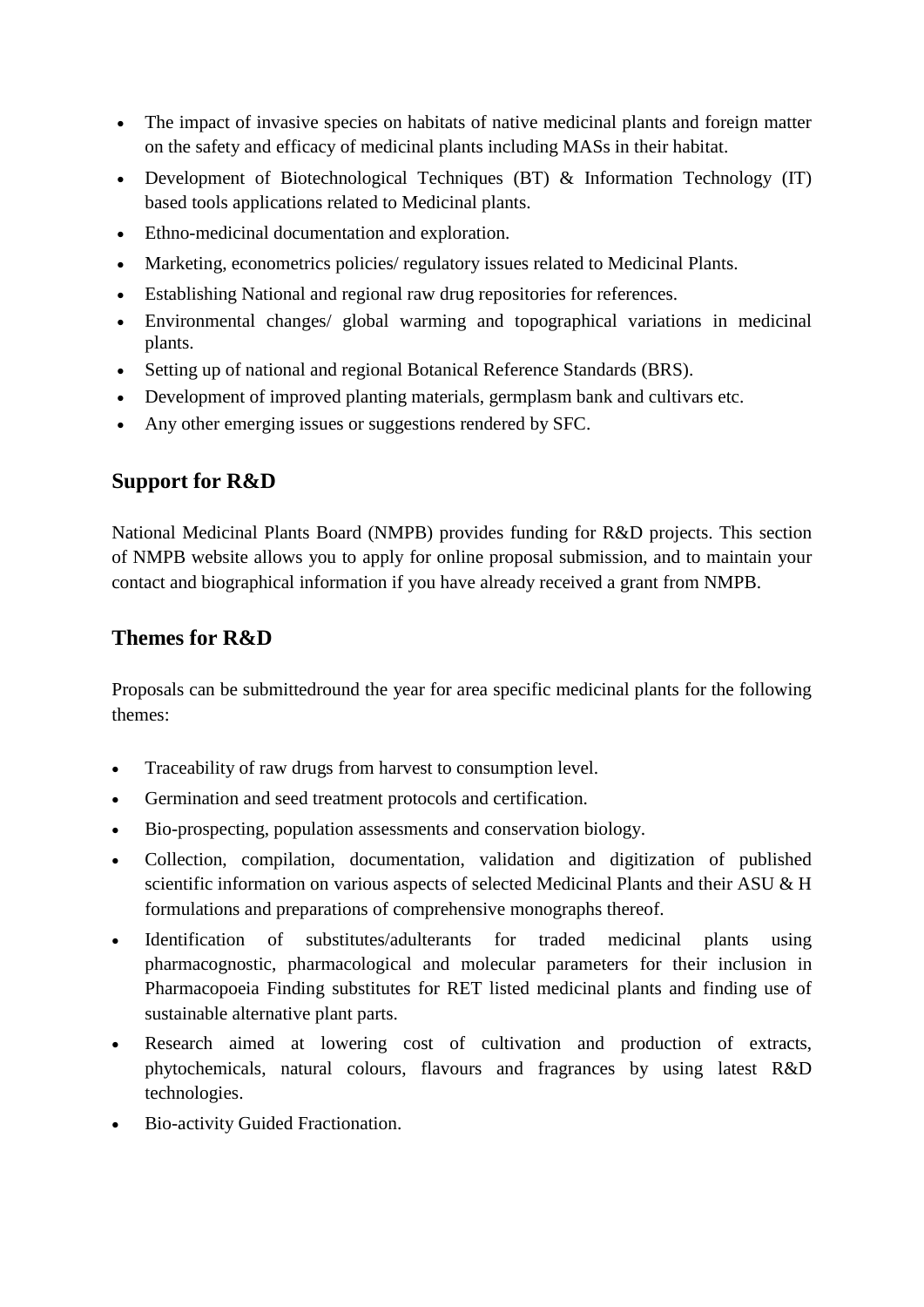- Development of DNA barcoding, spectrometry HPLC methods etc. for phytoconstituents (preferably the bio-actives/marker compounds) and validation of these methods.
- Study of phyto-chemical variations within available genotypes, chemotypes, ecotypes etc., development of post-harvest treatment, search for elite quality germplasm and development of quality planting material for mass scale propagation.
- Establishment of quality standards in respect of norms related to toxicity and heavy metal content to increase acceptability of botanicals in the International market.
- The impact of invasive species on habitats of native medicinal plants and foreign matter on the safety and efficacy of medicinal plants including MASs in their habitat.
- Development of Biotechnological Techniques (BT) & Information Technology (IT) based tools applications related to Medicinal plants.
- Ethno-medicinal documentation and exploration.
- Marketing, econometrics policies/ regulatory issues related to Medicinal Plants.
- Establishing National and regional raw drug repositories for references.
- Environmental changes/ global warming and topographical variations in medicinal plants.
- Setting up of national and regional Botanical Reference Standards (BRS).
- Development of improved planting materials, germplasm bank and cultivars etc.
- Any other emerging issues or suggestions rendered by SFC.

# **Who can apply?**

- Institutions under CSIR, ICAR, ICFRE, ICMR, DBT, DST, Councils of Department of AYUSH etc.
- Universities recognised by the UGC
- $\bullet$  Industry both in public as well as private sector with R&D facilities
- Non-government/Voluntary Organisations, with demonstrated expertise and infrastructure
- Government funded institutes/colleges with demonstrable track record infrastructure and expertise
- Individual Research Fellow M.Phil/ Ph.D/ Post Doctoral Fellowship (PDF) programme
	- Scholars for M.Phil/ Ph.D/ Post-Doctoral Fellowship programme on subjects related to medicinal plants through various Educational/ Research Institutions in the country, will be supported. Applications will be screened by the Project Screening Committee of NMPB, which will also finalise the emoluments based on prevailing arrangements in other similar Institutions. NMPB will also engage directly a limited number of JRF/SRF/Research Assistants, etc. (unto five) as per UGC/DST norms for specific projects while allowing them to enrol in academic institutions to pursue doctoral/other